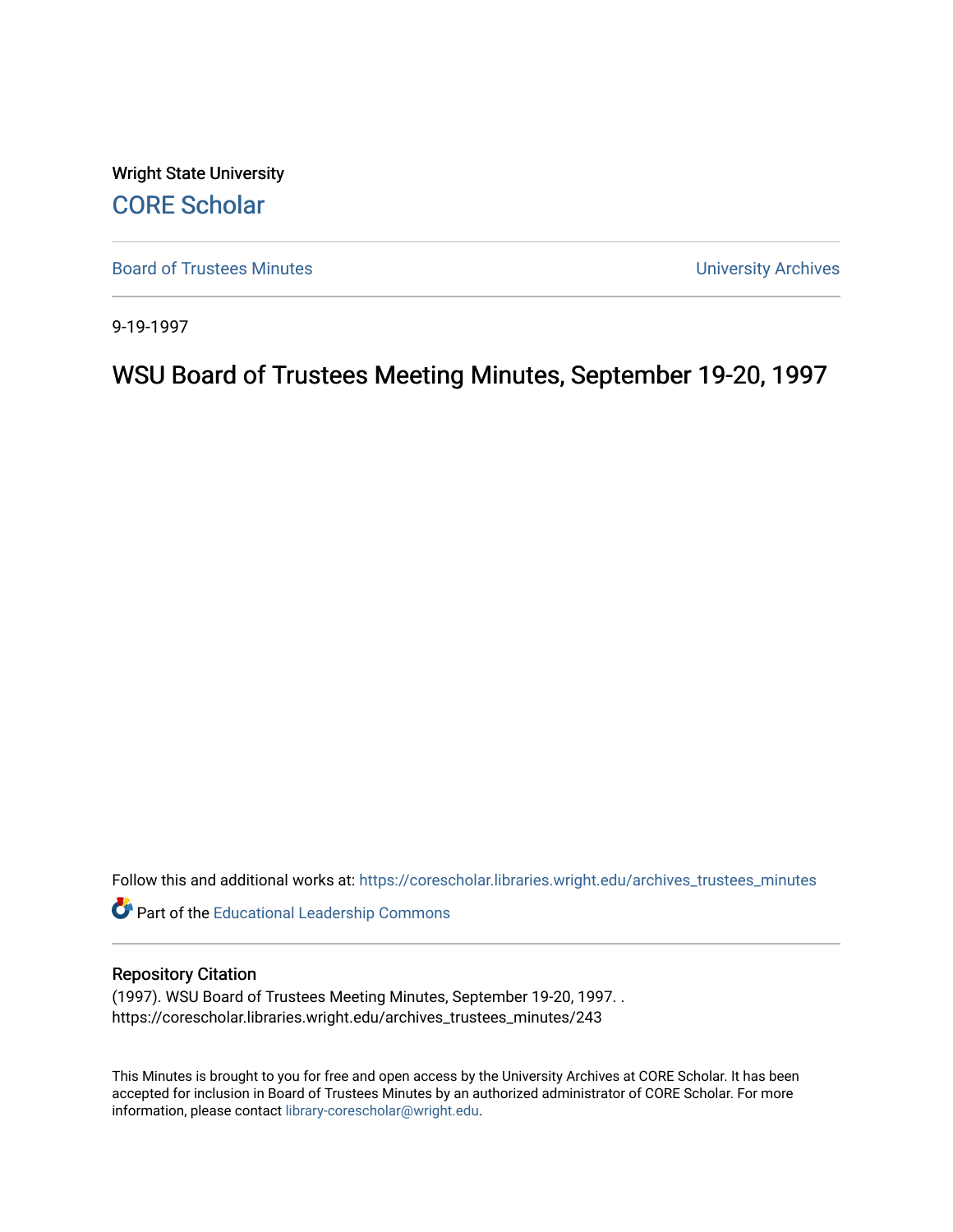#### **OFFICIAL PROCEEDINGS OF THE ONE HUNDRED AND SIXTY-NINTH MEETING RETREAT September 19-20, 1997**

 **Ridgeleigh Terrace, Kettering, OH**

## **I. BOARD SOCIAL GATHERING**

#### **(Friday, September 19, 1997)**

 With their spouses, the Board of Trustees gathered at Ridgeleigh Terrace for Economou of SME Design, Inc. These marks will be used primarily for the department of athletics' identification and promotion. dinner and a presentation of the university's secondary marks given by Greg

#### **II. CALL TO ORDER**

 The meeting of the Wright State University Board of Trustees was called to order by Mr. Daniel W. Duval, chair, on Saturday, September 20, 1997, 8 a.m., Ridgeleigh Terrace. Ms. Daisy Duncan Foster, secretary, called the roll:

#### **Present**

**Absent** 

Rajesh K. Soin

Matthew O. Diggs, Jr. Robert E. Buerger

Dodie Ditmer

Daniel W. Duval

Daisy Duncan Foster

Martin D. Jenkins

Thomas E. Palmer

Frederick W. Schantz

### **III. PROOF OF NOTICE OF MEETING**

Mr. Duval reported that this meeting was called by written notification and that a quorum was present.

### **IV. EXECUTIVE SESSION**

In accordance with the Ohio Open Meetings Law, the Board, after a majority of a quorum, determined to hold an Executive Session by offering the following resolution:

#### **RESOLUTION 98-1**

RESOLVED that the Wright State University Board of Trustees agreed to hold Executive Session on Saturday, September 20, 1997; and be it further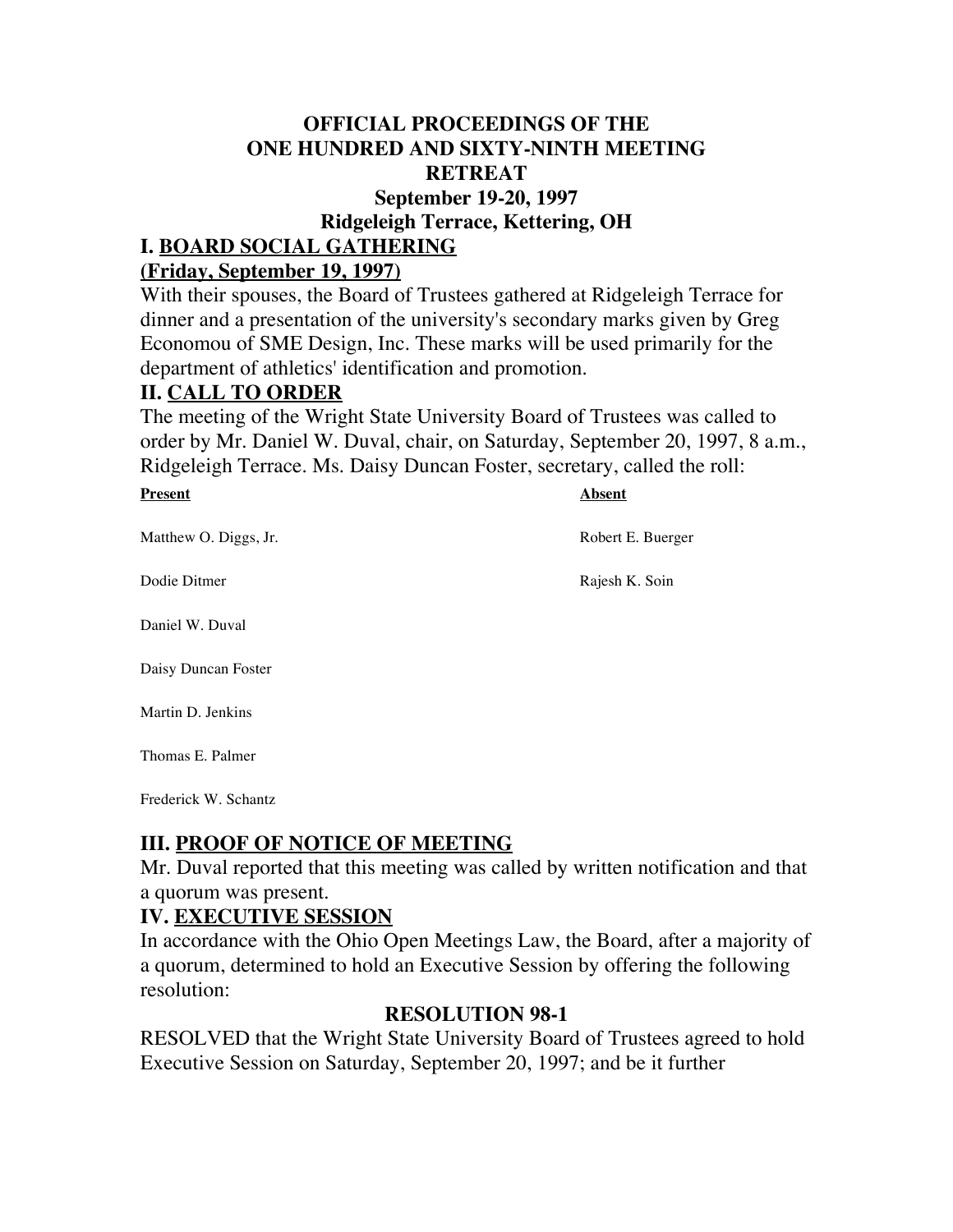RESOLVED that pursuant to the Ohio Revised Code 121.22 (G), the following issues may be discussed in Executive Session:

• Legal Report

 • Potential dismissal, demotion, or discipline of a tenured faculty member, and pertinent personnel matters

 • Purchase of real property by WSU Foundation, Inc., and pertinent real estate matters

 Mr. Duval moved for approval. Mr. Jenkins seconded, and the motion was unanimously approved by roll call vote.

#### **V. RECESS**

### **VI. RECONVENE-ROLL CALL**

 The Wright State University Board of Trustees reconvened at 10:30 a.m. on Saturday, September 20, 1997, Ridgeleigh Terrace. Ms. Foster called the roll:

| <b>Present</b>        | <b>Absent</b> |
|-----------------------|---------------|
| Matthew O. Diggs, Jr. | Robert 1      |
| Dodie Ditmer          | Rajesh l      |
| Daniel W. Duval       |               |
| Daisy Duncan Foster   |               |
| Martin D. Jenkins     |               |
| Thomas E. Palmer      |               |
| Frederick W. Schantz  |               |
| Lynn E. Rapp          |               |
| Euvondia M. Barto     |               |

 Mr. Duval stated that the Wright State University Board of Trustees is a public body subject to the Ohio Open Meetings Act. It operates on a fixed agenda However, all persons address the Board at the invitation of the Board and are available to those attending the meeting. Persons wishing to address the Board in its public session should submit a written request to the Board of Trustees' office 72 hours in advance of the meeting in order to be placed on the agenda. subject to time limitations and other guidelines established to maintain the good order of the meeting.

# **VII. CAPITAL CAMPAIGN PLANNING**

Robert E. Buerger

Rajesh K. Soin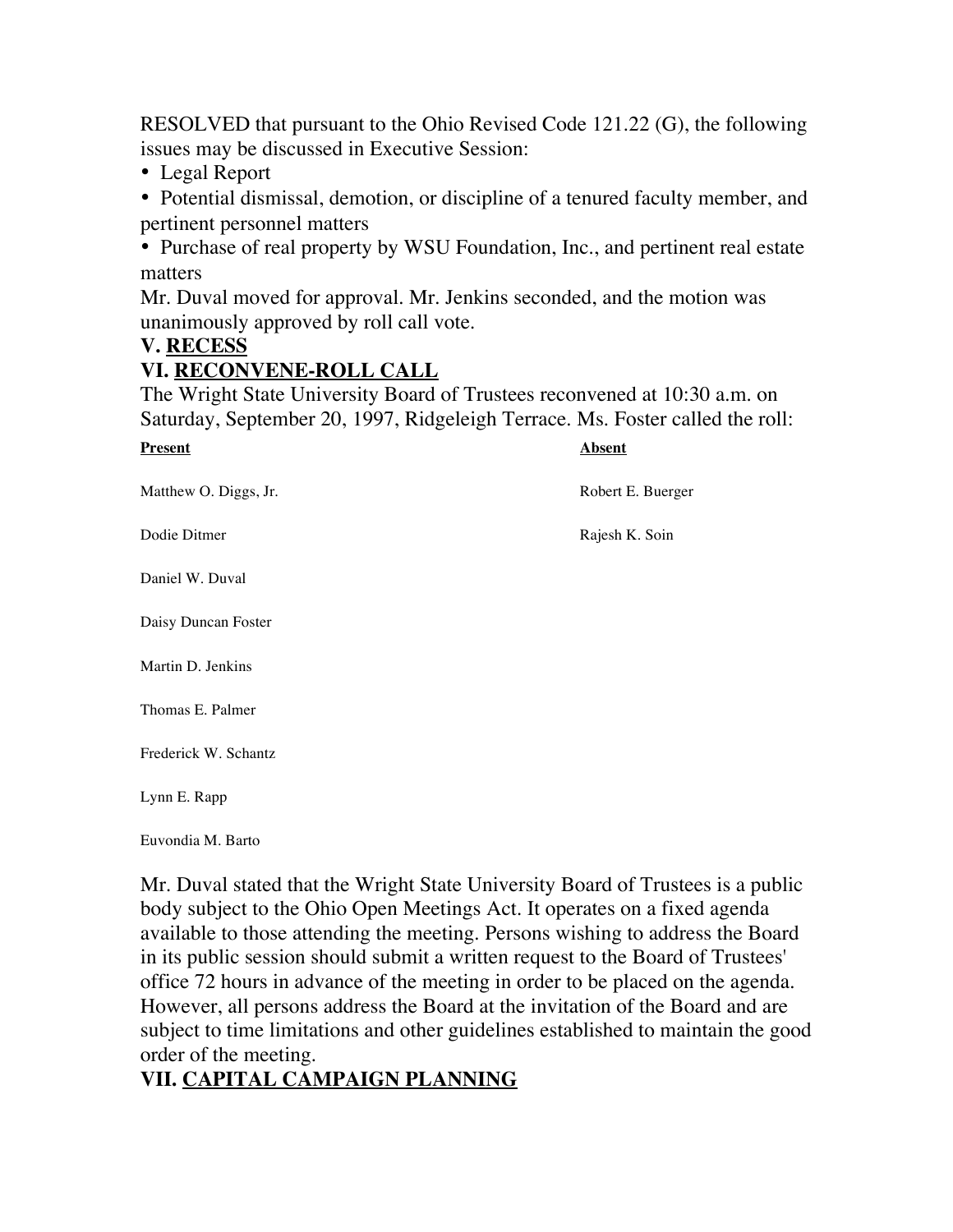# **Mr. Martin Alsobrook, Grezenbach, Glier and Associates, Inc., presented report is on file in the Office of the Board of Trustees. a preliminary report on the Campaign Feasibility/Planning Study. The**

# **VIII. EDWARD HOWARD & COMPANY**

 Chuck Vella, a partner with Edward Howard & Company, a Cleveland-based public relations firm, presented the findings of his study (qualitative and quantitative).

 The study aids in the goal of developing a university-wide marketing communications plan. The Edward Howard presentation is on file in the Office of the Board of Trustees.

## **IX. FOUNDERS' DAY RESOLUTION**

 President Harley E. Flack urged all Board members to participate in the for September 27 - October 3, 1997. Mr. Duval then offered a resolution in activities associated with Wright State University's 30th anniversary scheduled support of the university's founding.

# **RESOLUTION 98-2**

 WHEREAS, Wright State University was officially chartered thirty years ago as a new public institution of higher education in the Miami Valley, and WHEREAS, in commemoration of that charter, Wright State University, throughout the fall of 1997, is celebrating Founders' Day and its 30th year of academic excellence in the Miami Valley, and

 WHEREAS, Wright State University was born of the philanthropic vision of months to create the new university, and community leaders, the people of the Miami Valley and the thousands of campaign workers and contributors who raised \$3,000,000 in just over three

 WHEREAS, under the guidance and leadership of Wright State founders Robert S. Oelman and Stanley C. Allyn of NCR; Novice G. Fawcett of The Ohio State University; John D. Millett, President of Miami University; and WSU presidents Brage Golding, Robert J. Kegerreis, Paige E. Mulhollan and Harley E. Flack, Wright State University has grown from one building to more WHEREAS, Wright State University's faculty has demonstrated leadership and than 20 academic and support facilities, from 3,200 students to more than 15,500 students and from 55 faculty to more than 2,000 faculty and staff, and commitment in building a university with the highest standards of academic excellence, and,

 WHEREAS, Wright State continues to be enhanced by its strong links to Miami Valley schools, businesses, government, community organizations and WHEREAS, Wright State University's presence in the Miami Valley has been academic excellence and societal change, therefore be it the generous philanthropy of community leaders, businesses and alumni, and and continues to be a powerful force for economic growth and development,